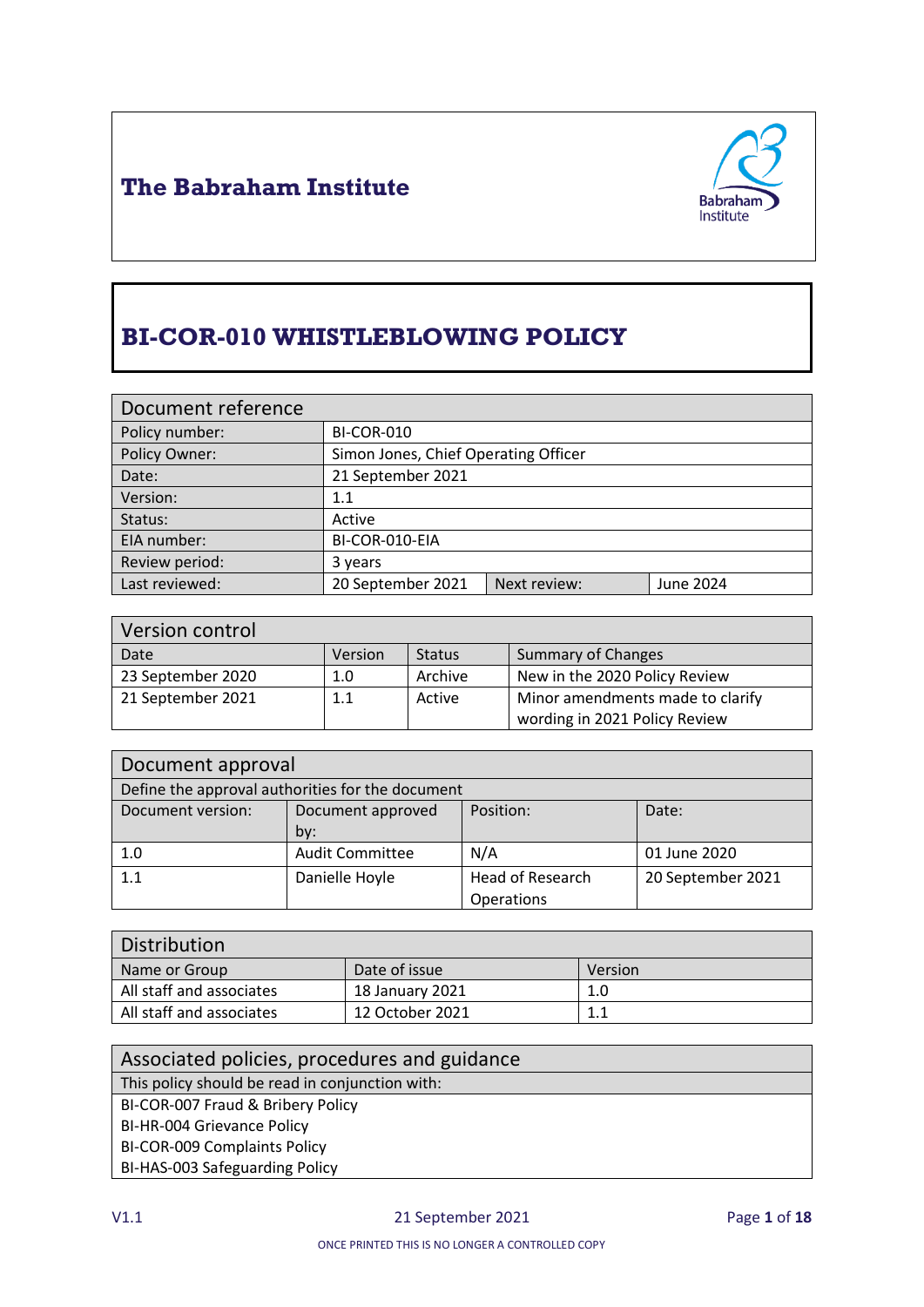BI-RES-004 Research Misconduct Policy BI-HR-005 Disciplinary PolicyBI-HR-001 Code of Conduct BI-COR-001 Trustee Code of Conduct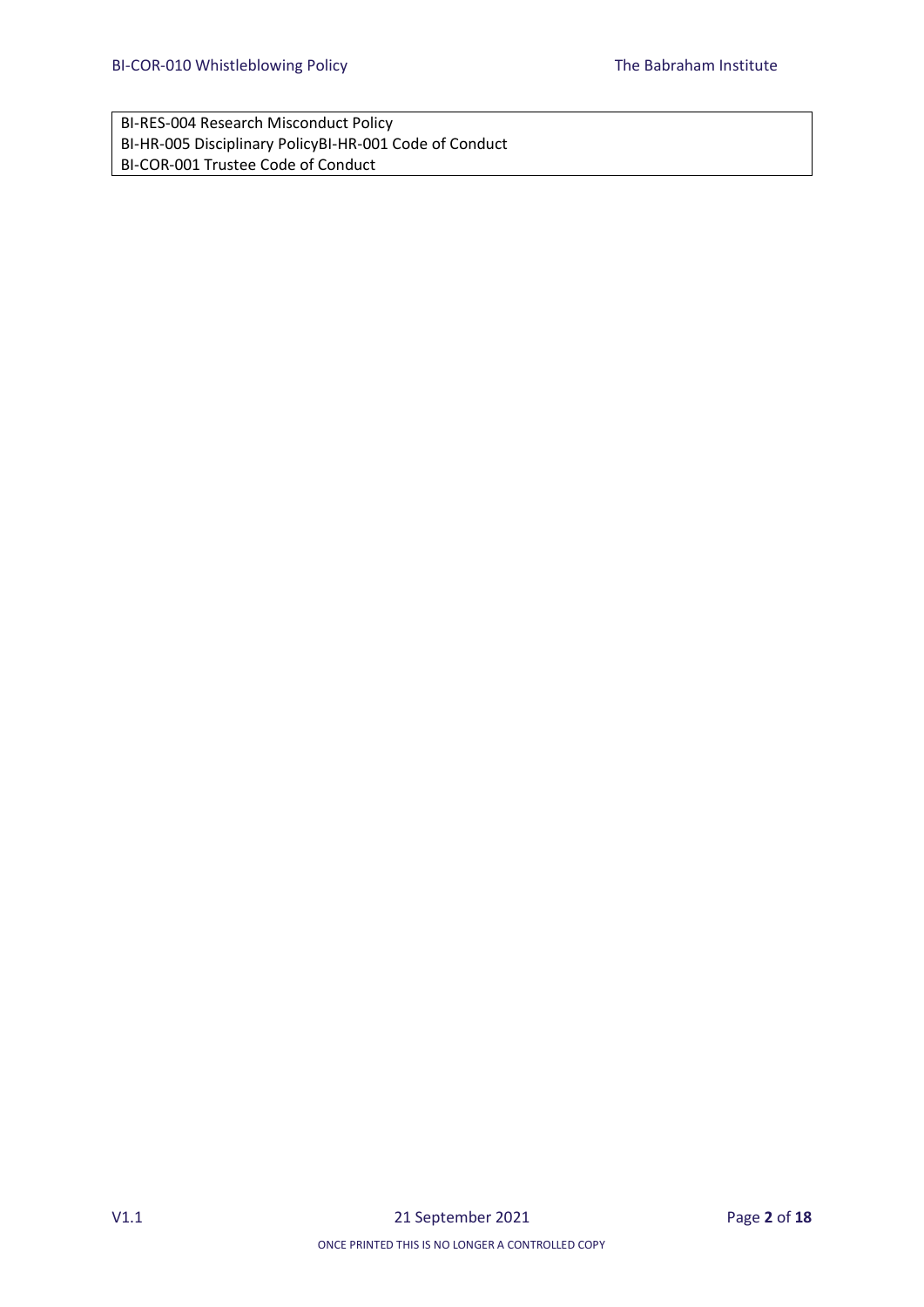## **Contents**

| $\mathbf{1}$ .   |  |
|------------------|--|
| $\overline{2}$ . |  |
| 3.               |  |
| 4.               |  |
| 5.               |  |
| 6.               |  |
| 7.               |  |
| 8.               |  |
| 9.               |  |
| 10.              |  |
| 11.              |  |
| 12.              |  |
| 13.              |  |
|                  |  |
| 14.              |  |
|                  |  |
|                  |  |
|                  |  |
|                  |  |
|                  |  |
|                  |  |
|                  |  |
|                  |  |
|                  |  |
|                  |  |
|                  |  |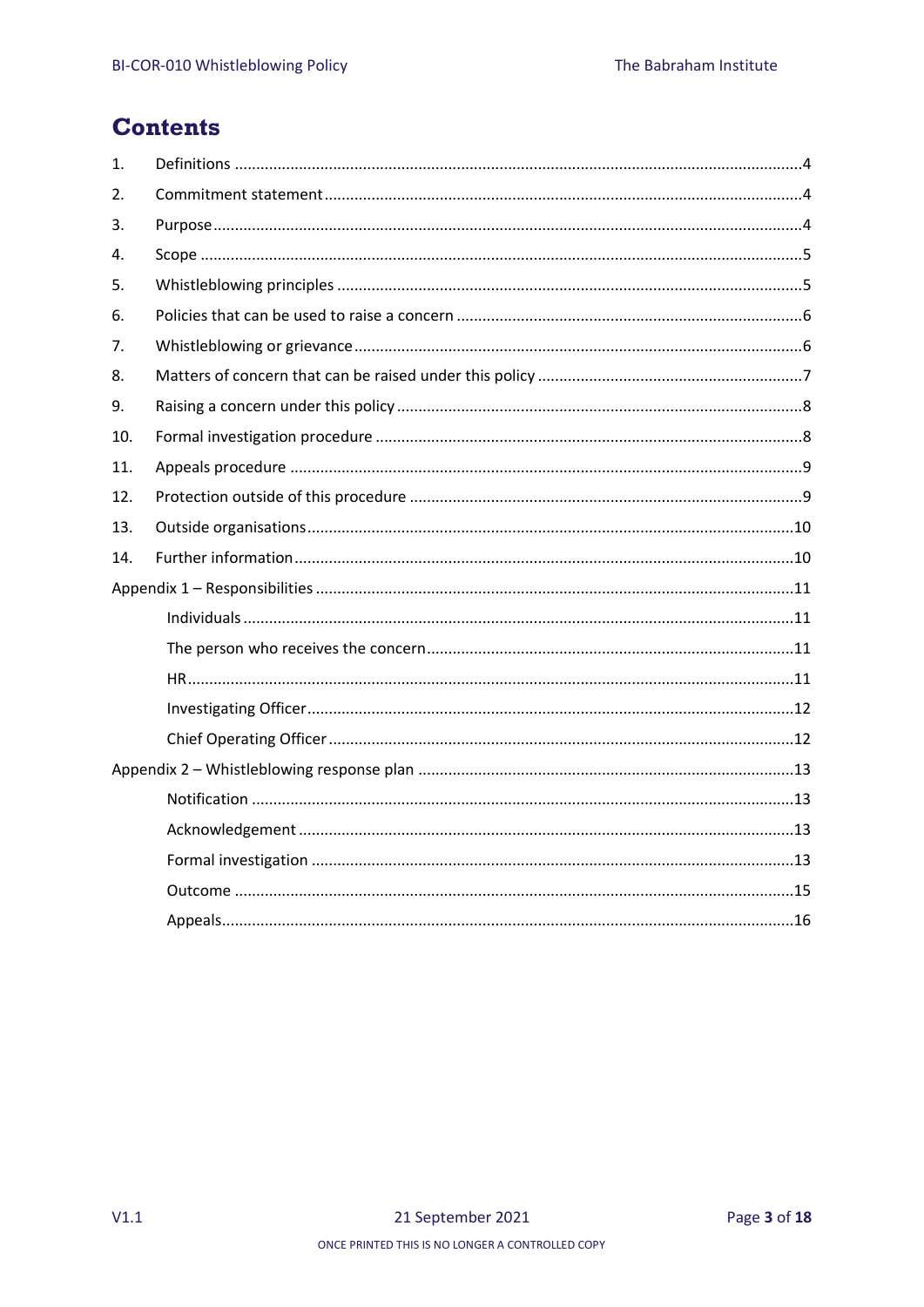### <span id="page-3-0"></span>**1. Definitions**

| "Whistleblowing" | To speak out when malpractice is encountered or suspected.                                                                                                                                                                                                                                        |
|------------------|---------------------------------------------------------------------------------------------------------------------------------------------------------------------------------------------------------------------------------------------------------------------------------------------------|
| "Employee"       | Institute employees on Institute or Babraham Institute<br>Enterprise Ltd (BIE) terms and conditions, Institute employees<br>on BBSRC or other terms and conditions, and Research Fellows<br>on Institute terms and conditions.                                                                    |
| "Staff"          | Employees and Babraham Institute registered PhD students.                                                                                                                                                                                                                                         |
| "Associates"     | Research Fellows (honorary), Honorary Members of Faculty,<br>visiting students, visiting researchers and workers (including<br>consultants and secondees), workers provided by a third party /<br>contractors, and Trustees.                                                                      |
| "Individuals"    | Staff, associates, visitors and members of the public.                                                                                                                                                                                                                                            |
| "Workers"        | The Public Interest Disclosure Act 1998 (PIDA) protects workers<br>making a disclosure in the public interest from detrimental<br>treatment or victimisation from their employer. For the<br>purposes of PIDA, the term 'workers' includes all employees,<br>staff and associates, defined above. |
| "Respondent"     | A member of staff or an associate of the Institute who has been<br>reported using this policy.                                                                                                                                                                                                    |

### <span id="page-3-1"></span>**2. Commitment statement**

- 2.1. At the Babraham Institute our mission is to be an international leader in research focusing on basic cell and molecular biology with an emphasis on healthy ageing through the human lifecycle.
- 2.2. We will not condone any form of malpractice in the workplace and are committed to creating a safe, fair and honest working environment. It is important that any fraud, misconduct or wrongdoing by workers is reported and properly dealt with.

## <span id="page-3-2"></span>**3. Purpose**

- 3.1. The Institute's Whistleblowing Policy encourages and enables individuals to speak out when they encounter or suspect malpractice.
- 3.2. This policy is written in accordance with the Public Interest Disclosure Act 1998 (PIDA). The Act protects workers from detrimental treatment or victimisation from their employer if, in the public interest, they blow the whistle on wrongdoing.
- 3.3. No one who raises a genuine concern about malpractice will be at risk of losing their job or suffering any form of retribution or detriment as a result of doing so, including those reporting harassment or victimisation from another member of staff or an associate. All parties affected by this policy will be treated equitably and fairly and in a timely manner.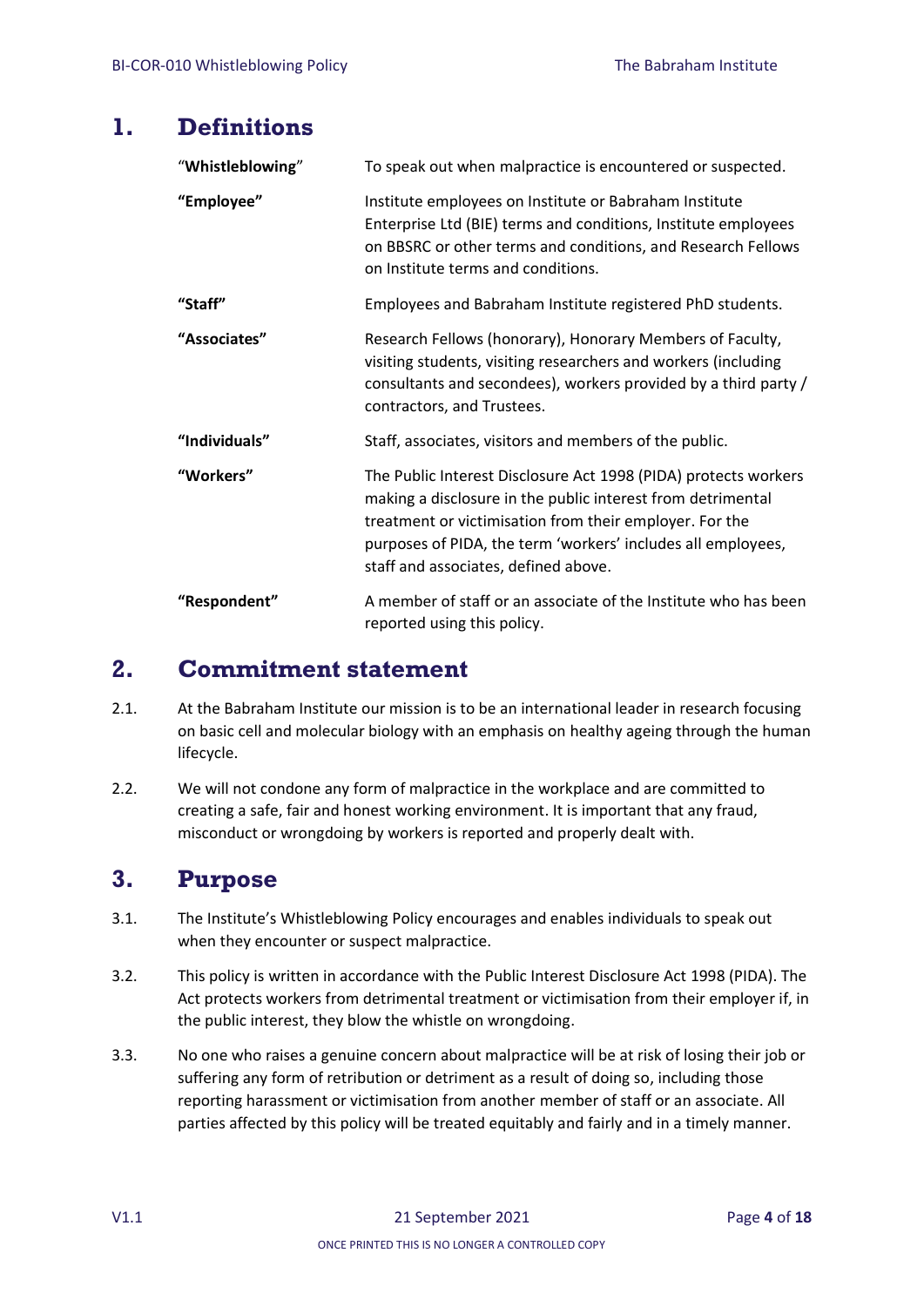- 3.4. Everyone working at the Institute has a duty to report things that are not right, are illegal or if anyone at work is neglecting their duties. If you have a concern, you should raise it immediately using the processes outlined within this policy.
- 3.5. This policy is in line with [National Audit Office Assessment Criteria for Whistleblowing](https://www.nao.org.uk/wp-content/uploads/2014/01/Assessment-criteria-for-whistleblowing-policies.pdf)  [Policies](https://www.nao.org.uk/wp-content/uploads/2014/01/Assessment-criteria-for-whistleblowing-policies.pdf)<sup>1</sup> as required by UKRI Terms and Conditions.

## <span id="page-4-0"></span>**4. Scope**

- 4.1. This policy applies to:
	- Institute employees on Institute or Babraham Institute Enterprise Ltd (BIE) terms and conditions
	- Institute employees on BBSRC or other terms and conditions
	- Research Fellows on Institute terms and conditions
	- Research Fellows (honorary)
	- Honorary Members of Faculty
	- Babraham Institute registered PhD students
	- Visiting students
	- Visiting researchers and workers, including consultants and secondees
	- Workers provided by a third party / contractors
	- Visitors
	- Trustees
- 4.2. Members of the public, including professional bodies (funders, universities, etc.), can also raise a concern under this policy.
- 4.3. This policy is public facing on the Institute's website.

## <span id="page-4-1"></span>**5. Whistleblowing principles**

- 5.1. If an individual has any concerns regarding the behaviour of others (including illegal, improper or unethical acts), they can take confidential action to raise them.
- 5.2. The Individual will be protected from any detriment if:
	- They raise a genuine concern in accordance with the procedures set out below, and
	- Their concern is covered by one of the categories set out in PIDA, and
	- It is made in the public interest and they have a reasonable belief that the behaviour in question is occurring, has occurred or is likely to occur.
- 5.3. Individuals should not normally disclose confidential information or concerns relating to the Institute, staff or associates without first raising them in accordance with the procedures set out in this policy. If the individual feels unable to raise their concerns with their Institute contact or line manager, they may raise them with the nominated contacts at the Institute (section 9) or external organisations (section 12).

<sup>1</sup> <https://www.nao.org.uk/wp-content/uploads/2014/01/Assessment-criteria-for-whistleblowing-policies.pdf>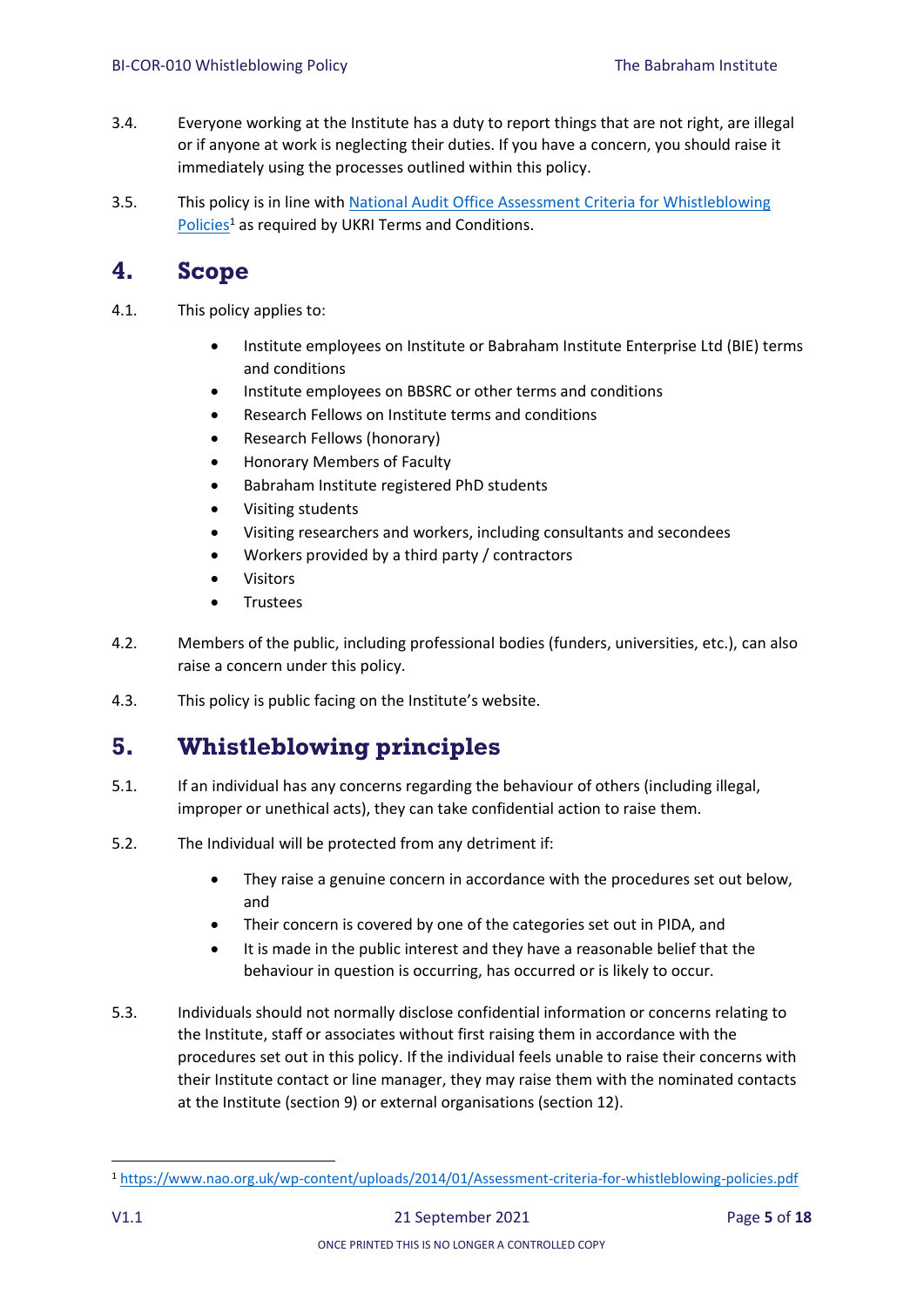- 5.4. If a member of staff or an associate is found to have raised a concern maliciously or vexatiously, they will lose the protection of the Whistleblowing Policy and may be subject to disciplinary action under the Institute's Disciplinary Policy (BI-HR-005) or their employer's policy.
- 5.5. All concerns will be treated in confidence and every effort will be made not to reveal anyone's identity in so far as this is consistent with the proper examination and investigation of the matter. No one should seek to identify those involved where their identity has not been disclosed as part of proper examination and investigation. If it is necessary to reveal the individual's identity as part of proper examination and investigation, this will be discussed with them at the earliest possible stage of the process.

## <span id="page-5-0"></span>**6. Policies that can be used to raise a concern**

- 6.1. The Whistleblowing Policy and procedure complement but do not replace existing procedures; staff should use the procedures in this section when the others are not appropriate.
- 6.2. The Institute's Grievance Policy (BI-HR-004) exists for staff to raise personal employmentrelated grievances. Further information on the difference between Whistleblowing and grievances are outlined in section 7. In addition, the Institute's Code of Conduct (BI-HR-001) and Trustee Code of Conduct (BI-COR-001) set out the standards of personal behaviour to which staff and associates must conform.
- 6.3. Allegations of misconduct in research should be raised through the Whistleblowing Policy but will be managed in accordance with the Institute's Research Misconduct Policy (BI-RES-004).
- 6.4. Allegations relating to safeguarding in the Institute or Babraham Institute Nursery should be raised through the Safeguarding Policy (BI-HAS-003).
- 6.5. If the individual feels that their concerns have not been investigated properly then they can raise concerns using the appeals process outlined in the policy the concern was raised under, the Whistleblowing Policy or the Institute's Complaints Policy (BI-COR-009).
- 6.6. If an individual is in any doubt about the way in which they should raise their concern on a matter of public interest (PIDA) or otherwise, they should contact the HR team [\(hr@babraham.ac.uk\)](mailto:hr@babraham.ac.uk) or a senior manager for confidential advice.

## <span id="page-5-1"></span>**7. Whistleblowing or grievance**

- 7.1. A protected disclosure (whistleblowing) is different from a grievance in that it will concern the conduct of another person(s) in the workplace (whether or not that conduct affects the complainant personally) in circumstances where the complainant genuinely believes that the conduct in question amounts to a criminal offence, a breach of a legal obligation, or is likely to endanger health or safety or damage the environment.
- 7.2. A grievance will concern an employee personally, e.g., an employee may have a complaint about their pay or working hours, the amount of work that they are expected to do, working conditions or being bullied by fellow workers.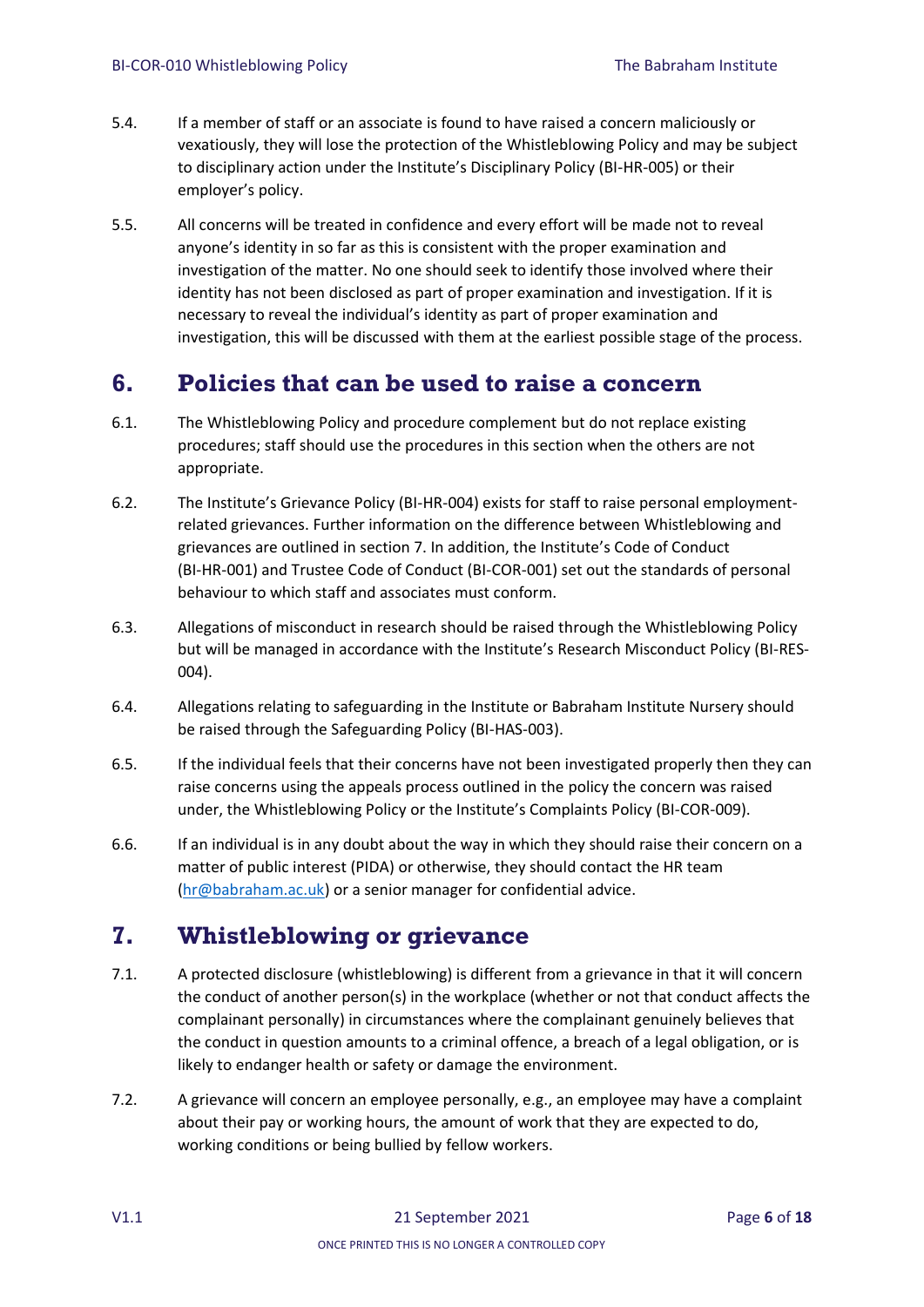| Examples of the difference between a grievance and a protected disclosure                                                                |                                                                                                                                                           |  |
|------------------------------------------------------------------------------------------------------------------------------------------|-----------------------------------------------------------------------------------------------------------------------------------------------------------|--|
| <b>Grievance</b>                                                                                                                         | <b>Protected disclosure</b>                                                                                                                               |  |
| A member of staff's complaint about the type<br>of work that they are being asked to do, e.g., if<br>it is not covered by their contract | A disclosure that an individual has been<br>instructed to carry out actions that they<br>genuinely believe to be illegal, e.g., to falsify tax<br>returns |  |
| A member of staff's complaint that they have<br>received insufficient safety training                                                    | A disclosure that safety rules within the<br>workplace are routinely being flouted, thus<br>endangering safety                                            |  |
| A member of staff's complaint about the hours<br>that they are expected to work                                                          | A disclosure that the requirements imposed by<br>a company on a group of staff or associates<br>represent a breach of the working time<br>legislation     |  |

## <span id="page-6-0"></span>**8. Matters of concern that can be raised under this policy**

- 8.1. To be protected under PIDA, the individual needs to make a 'qualifying disclosure' about alleged or actual malpractice. This could be:
	- That a criminal offence has been committed, is being committed or is likely to be committed.
	- That a person has failed, is failing or is likely to fail to comply with any legal obligation to which they are subject or has failed, is failing or is likely to fail to uphold professional standards or practice and / or behaviour, including suspected research misconduct.
	- That the health and safety of an individual is being or is likely to be endangered.
	- That the environment has been, is being or is likely to be damaged.
	- That a miscarriage of justice has occurred, is occurring or is likely to occur.
	- That a person is suspected of receiving, is receiving or has received unlawful bribes, financial incentives or inducements for personal gain or that a person is involved (or generally suspected of being involved) in fraud.
	- That information on any of the above has been, is being or is likely to be concealed.
- 8.2. For the worker's disclosure to be protected by PIDA, it should be made to the right person and in the right way. The worker must reasonably believe that the information is substantially true. The worker must clearly state in writing that the information is being provided under PIDA and the Whistleblowing Policy.
- 8.3. Anyone wishing to raise a concern is encouraged to put their name to their allegation. Anonymous disclosures are less powerful and more difficult to investigate, but will be considered by Institute in the context of the following:
	- The seriousness of the disclosure.
	- The credibility of the concern.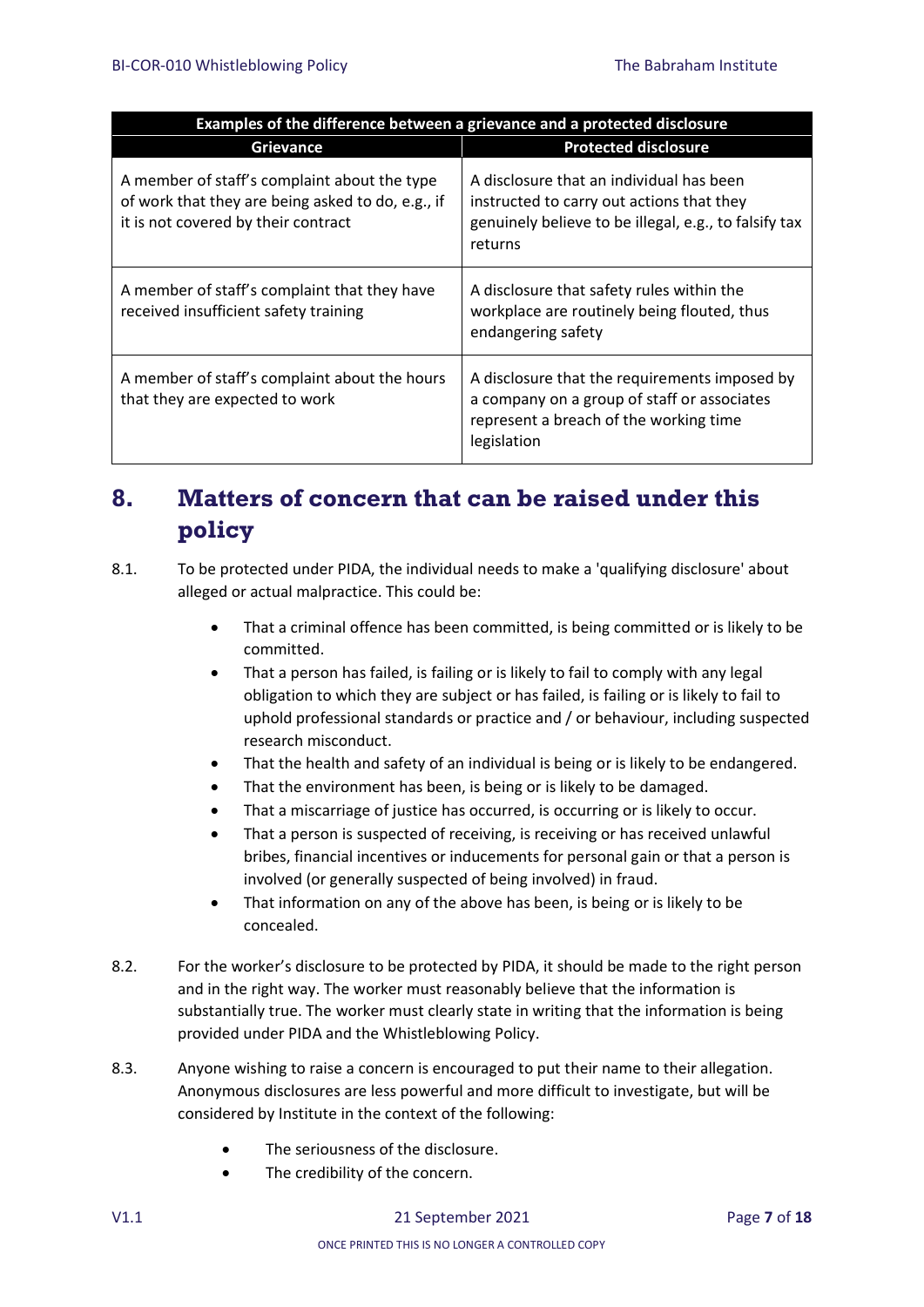- Fairness to the member of staff or associate who may be the subject of the concern raised.
- Whether there is a likelihood that the allegation can be confirmed using reliable sources.
- 8.4. The Whistleblower may withdraw their allegation at any stage. The COO, in consultation with the Head of HR, may decide to continue the investigation based on assessment against the criteria in 8.3.

## <span id="page-7-0"></span>**9. Raising a concern under this policy**

- 9.1. If the individual has concerns about wrongdoing under any of the categories listed in paragraph 8.1, and believes the matter cannot be resolved or has not been resolved satisfactorily by informal means, they should raise the concern in confidence with their line manager, Institute contact or a more senior manager within the Institute, making it clear that they are raising the concern under the Whistleblowing Policy.
- 9.2. Should your concern involve your line manager, you should report your suspicion to the next highest level of authority (or higher) without notifying the person concerned.
- 9.3. Where individuals feel unable to raise their concerns to their line manager, Institute contact or a more senior manager within the Institute, they may approach any of the following to report their concerns:
	- The Institute Director;
	- The Chief Operating Officer (COO);
	- The Head of Finance;
	- The Head of HR:
	- Or email: [whistleblowing@babraham.ac.uk.](mailto:whistleblowing@babraham.ac.uk) Emails sent to this account are sent directly to the Chair of the Institute's Audit Committee (who is a member of the Board of Trustees) and the COO.
- 9.4. The individual should set out their concerns and the reasons why they are a matter of public interest.

## <span id="page-7-1"></span>**10. Formal investigation procedure**

- 10.1. The Fraud and Bribery Policy (BI-COR-007) is supplementary to the Whistleblowing Policy for cases of suspected or actual fraud or bribery.
- 10.2. On receipt of a valid disclosure under this policy, a formal investigation procedure will be initiated.
- 10.3. In most cases the investigation will be carried out by a senior manager at the Institute (an Investigating Officer). In some cases, an independent external person may be appointed to conduct the investigation.
- 10.4. All investigations will be conducted confidentially. It will not be possible to protect an Individual's anonymity if they discuss the case with others outside the investigation.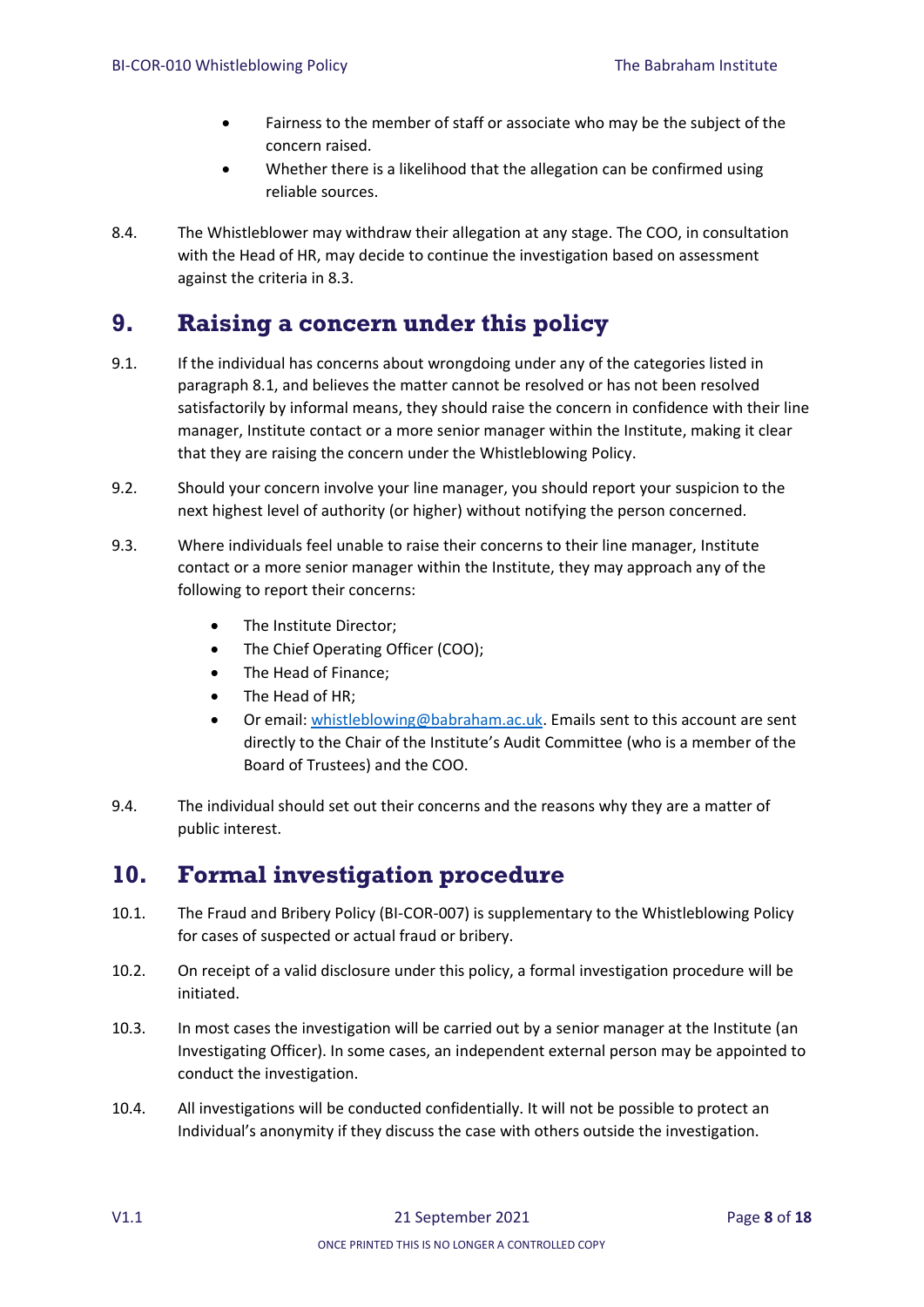- 10.5. The investigation procedure will be conducted as quickly as possible. A decision letter outlining the outcome of the investigation will be sent to the individual and Respondent at the conclusion of the investigation.
- 10.6. Dependent upon the outcome of the investigation and the employment status of the Respondent, disciplinary action under the Institute's Disciplinary Policy (BI-HR-005) may be taken.
- 10.7. The Whistleblowing Response Plan (Appendix 2) gives additional guidance on the conduct of the investigation and how the outcome of the investigation will be reported.

## <span id="page-8-0"></span>**11. Appeals procedure**

- 11.1.1. All those involved (individual or Respondent) have the right to appeal against the outcome of the original investigation. The purpose of the appeal is to review the outcome of the original investigation and the basis upon which the original decision was made.
- 11.1.2. The appeal should indicate the full grounds upon which it is made and must be sent in writing within seven working days of receipt of the decision letter. Details of the person to whom the appeal should be sent will be included in the decision letter sent at the end of the formal investigation or the end of the disciplinary hearing.
- 11.1.3. The appeal will be heard by a person who has had no previous involvement in the case. In exceptional cases the appeal may be heard by someone from outside of the Institute. The person hearing the appeal will be accompanied by an HR professional.
- 11.1.4. The person hearing the appeal will notify their decision to all relevant people, in writing, normally within ten working days.
- 11.1.5. The possible outcomes are as follows:
	- Uphold the current decision, i.e., confirm the outcome of the original investigation, thereby rejecting the appeal.
	- Amend the current decision, i.e., substitute an alternative form of action. The decision could be changed in some way, e.g., any actions required might be redefined in some way.
	- Overturn the current decision, i.e., set aside the original decision, thereby upholding the individual's appeal.
- 11.1.6. The Whistleblowing Response Plan (Appendix 2) gives additional guidance on the appeals procedure.

## <span id="page-8-1"></span>**12. Protection outside of this procedure**

- 12.1. An individual can make a disclosure to the contacts at the Institute noted in 9.3 without following this procedure, or at any point in the procedure, if:
	- They reasonably believe that they will be victimised if they raise the matter at a lower level or have suffered an identifiable detriment.
	- They reasonably believe that evidence is likely to be concealed or destroyed.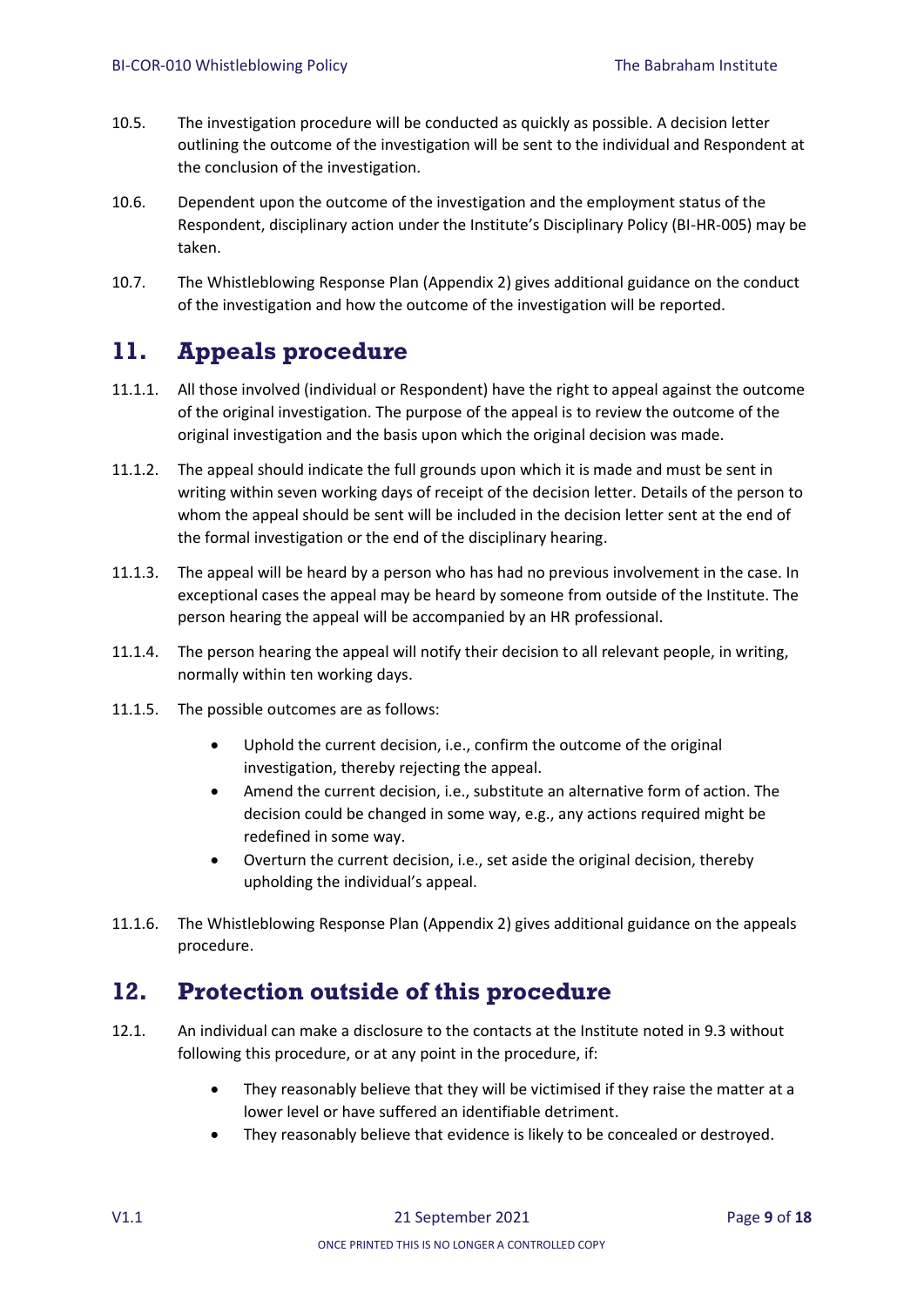- They have previously raised their concern at a lower level without a satisfactory outcome.
- 12.2. The individual should provide an overview of the issue(s) and
	- Any action they have taken to date to resolve the issue or to follow the Whistleblowing Policy.
	- Why they feel they cannot, or are unable to continue to, raise the issue at a lower level.
- 12.3. Individuals who wish to seek free independent advice can contact:
	- The charity Protect (formerly Public Concern at Work) on 0203 117 2520 or via their website [www.protect-advice.org.uk](http://www.protect-advice.org.uk/)
	- The National Audit Office (NAO) on 0207 798 7999 or visit their website [www.nao.org.uk/contact-us/whistleblowing-disclosures/](http://www.nao.org.uk/contact-us/whistleblowing-disclosures/)
	- BASIL (The Biomedical and Animal Science Integrity Line) on 05603 495014, quoting the Institute's unique reference number: 8QK451EN
	- The Charity Commission, by emailing [whistleblowing@charitycommission.gov.uk](mailto:whistleblowing@charitycommission.gov.uk)
- 12.4. Staff and Research Fellows (honorary) can also contact the Employee Assistance Programme (EAP) on 0800 030 5182 [\(www.healthassuredeap.com\)](http://www.healthassuredeap.com/).
- 12.5. Further information on whistleblowing and routes for raising a concern can be found on the gov.uk website.

## <span id="page-9-0"></span>**13. Outside organisations**

- 13.1. If an individual suspects wrongdoing whilst working for or based at an outside organisation, they should use the internal procedures and / or whistleblowing policy of that organisation, contacting the organisation's HR team if necessary. The individual can also seek support and / or advice from their line manager if they are unsure how they should proceed with a complaint in an external organisation
- 13.2. Where appropriate, whistleblowing incidents relating to Research Fellows (Honorary), Honorary Members of Faculty, visiting students, visiting researchers and workers (including consultants and secondees), workers provided by a third party or contractors may be referred to their employer by the COO or Head of HR for appropriate action.

## <span id="page-9-1"></span>**14. Further information**

- 14.1. This policy will be reviewed regularly to incorporate any changes, legislative or otherwise. The next review date is specified on the cover sheet.
- 14.2. Associated policies, procedures and guidance are listed on the cover sheet. The Policy Owner named on the cover sheet can be contacted with any queries.
- 14.3. This policy may be varied, withdrawn or replaced at any time by the Institute at its absolute discretion.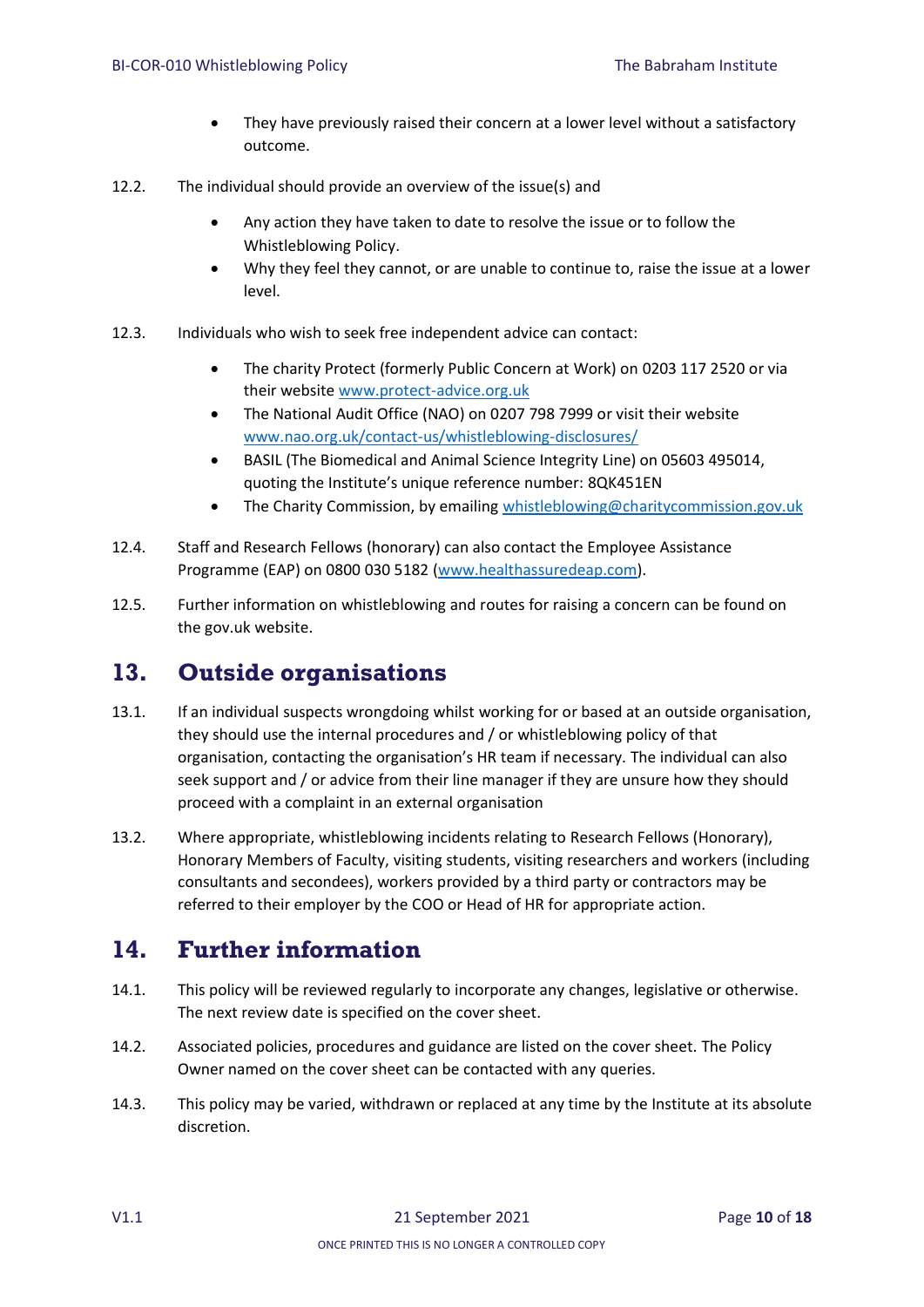## <span id="page-10-0"></span>**Appendix 1 – Responsibilities**

## <span id="page-10-1"></span>**Individuals**

Individuals raising a concern should:

- Raise concerns through their line manager, contact at the Institute, a senior manager or Institute contacts outlined in section 9 as soon as possible. External contacts in section 12 may be notified where they are uncomfortable using internal points of contact.
- Ensure that concerns are reported under the Whistleblowing Policy and PIDA.
- Cooperate fully with any investigation. This will enable an immediate start to the process in order to ensure the investigation is completed as soon as possible.

### <span id="page-10-2"></span>**The person who receives the concern**

Individuals may raise concerns with any of the following: their line manager, a contact at the Institute, a senior manager or Institute contacts outlined in section 9. The person who receives the concern should:

- Ensure the individual raising the concern has access to a copy of the Whistleblowing Policy and is familiar with the content.
- Ensure all concerns raised are taken seriously. Respond to the individual's concerns immediately, and report the concern to HR, if appropriate, or another Institute contact outlined in section 9. By doing so this ensures all investigations are started as soon as the individual has lodged their concerns, and the investigation is concluded as soon as possible
- Contact the individual within five working days of receiving the concern to acknowledge the concern and inform the individual of the next steps.
- Ensure complete confidentiality when handling sensitive, confidential information and maintaining anonymity where necessary. Ensure individuals are respected by taking their feelings into account and supporting individuals through this process.
- Evaluate the basis of any concern brought to their attention and referring upwards to a more senior manager where appropriate. If an individual is not happy with the way in which their concern has been handled, they can raise it with an appropriate senior manager listed in section 9.
- Seek assurance that individuals involved have received appropriate feedback on how issues that they speak up about are investigated.
- Assess the effectiveness of the process and liaise with HR in relation to any amendments that might be required.

### <span id="page-10-3"></span>**HR**

The HR team is responsible for:

- Communicating the Whistleblowing Policy, ensuring that staff, associates and line managers understand their responsibilities, and helping to create a culture where individuals feel able to speak up.
- Maintaining and updating the policy.
- Providing whistleblowing and / or investigator training if required.
- Appointing Investigating Officers, and supporting the investigation and any appeal.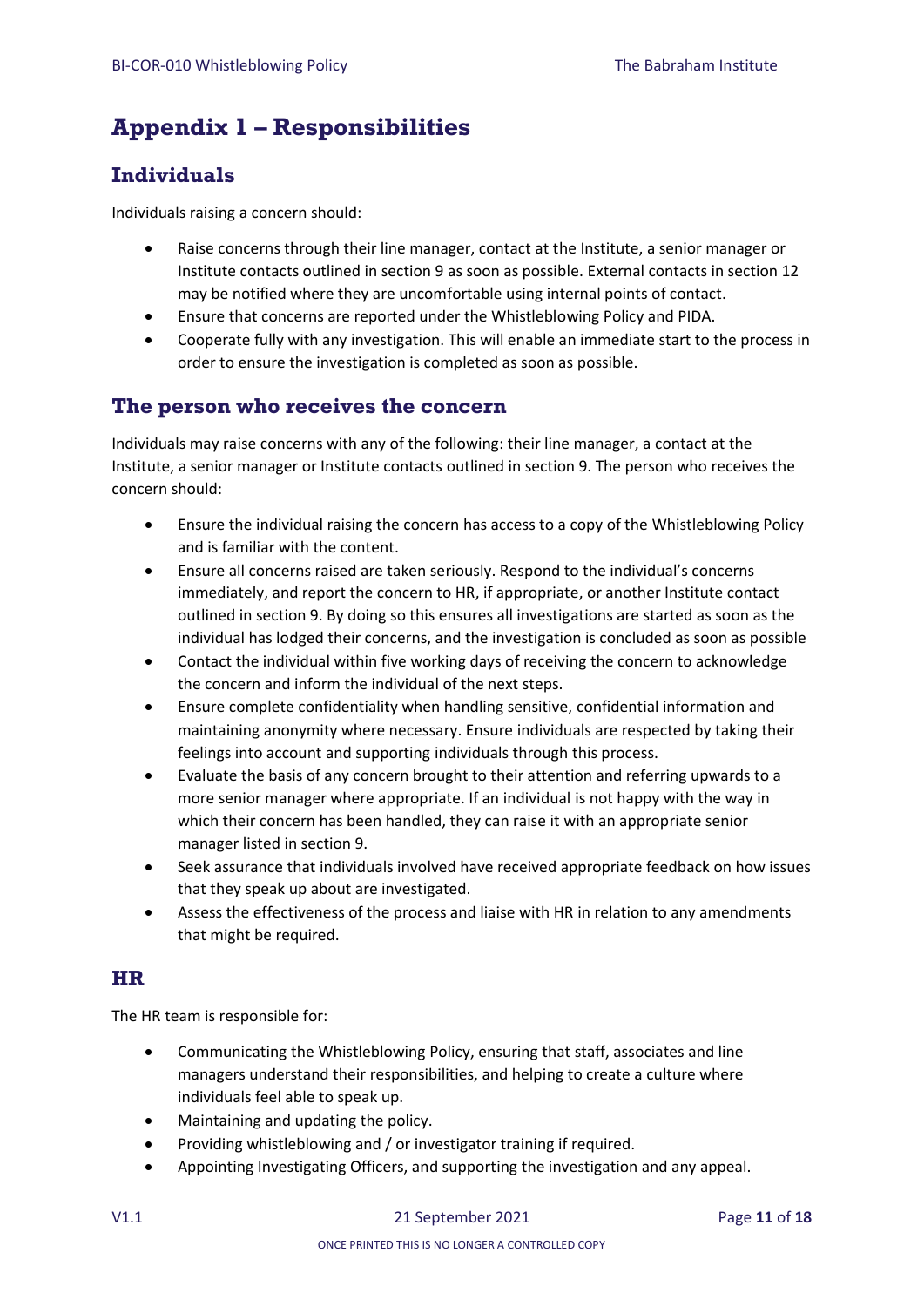• Maintaining a whistleblowing register. This will include all monitoring and handling of reports.

## <span id="page-11-0"></span>**Investigating Officer**

The Investigating Officer is appointed by HR. They should:

- Fairly and objectively carry out a full investigation.
- When the investigation is concluded, send the findings to HR.
- Assess the effectiveness of the process and liaise with HR in relation to any amendments that might be required and ensure these are implemented.
- Provide any assistance that may be required in ensuring that any lessons learnt are recorded, disseminated and implemented.

## <span id="page-11-1"></span>**Chief Operating Officer**

The Chief Operating Officer is responsible for:

- Fairly reviewing the handling of whistleblowing cases and any actions taken as a result.
- Working with HR to ensure that associated lessons learnt are recorded, disseminated and implemented.
- In the case of involvement of HR in the protected disclosure, taking on HR's responsibilities for the investigation and any subsequent procedures.
- Informing the Institute Director, Audit Committee or Board of Trustees of whistleblowing cases as appropriate.
- Working with the Communications Manager to respond to any press requests.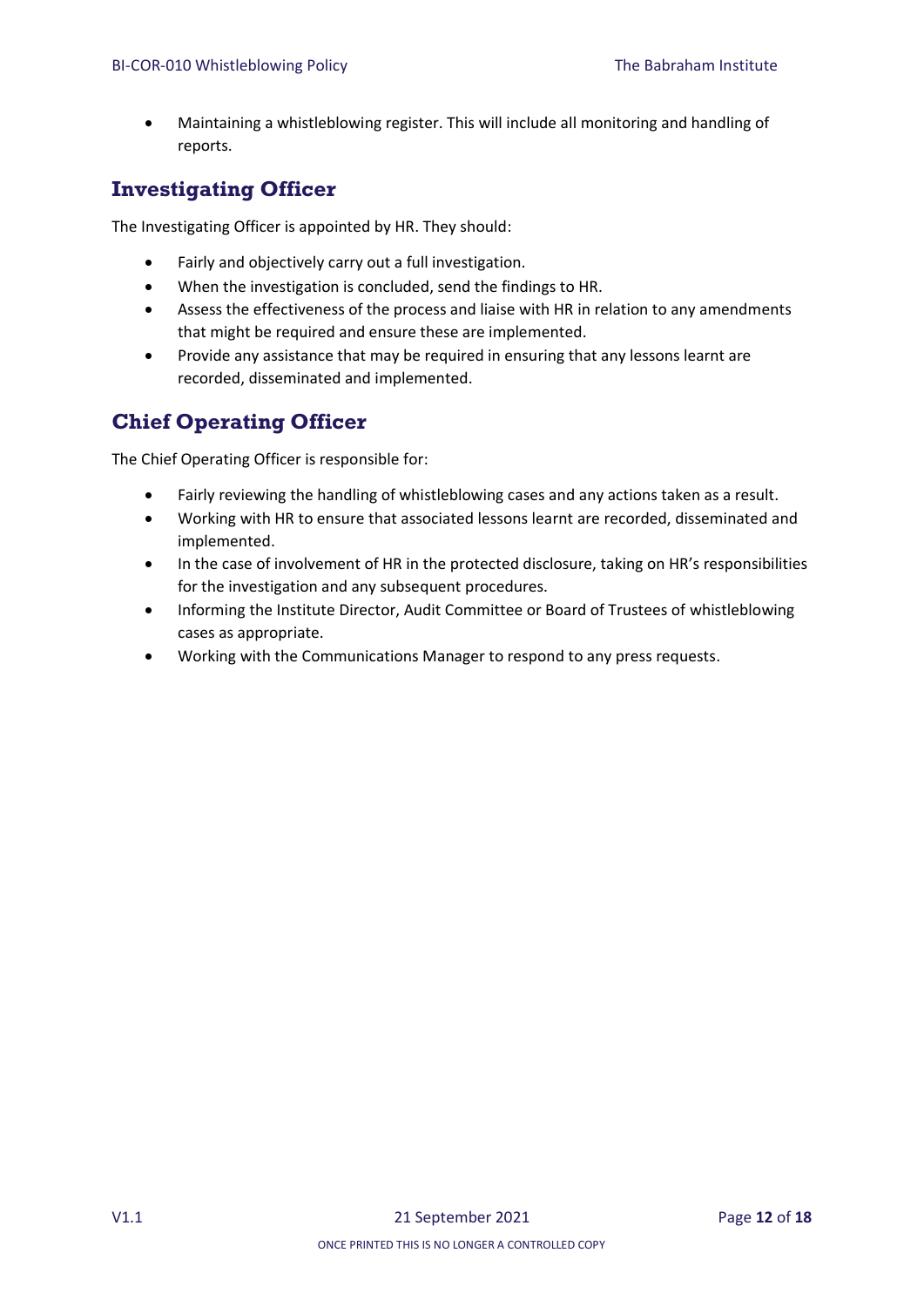## <span id="page-12-0"></span>**Appendix 2 – Whistleblowing response plan**

- The Fraud and Bribery Policy (BI-COR-007) is supplementary to this response plan for cases of actual or suspected fraud or bribery.
- In the case of involvement or a conflict of interest of any of the named roles described in this response plan, alternative staff will be appointed by the COO, Chair of the Audit Committee or Head of HR.
- Flowcharts for the whistleblowing and appeals procedures are at the end of this appendix.

### <span id="page-12-1"></span>**Notification**

- Under the Whistleblowing Policy, individuals are encouraged to report concerns to their line manager, Institute contact or a senior manager.
- If individuals are reluctant to discuss concerns with these persons, they may approach:
	- The Institute Director;
	- The Chief Operating Officer (COO);
	- The Head of Finance;
	- The Head of HR;
	- Or via email to: [whistleblowing@babraham.ac.uk.](mailto:whistleblowing@babraham.ac.uk) Emails sent to this account are sent directly to the Chair of the Institute's Audit Committee and the COO.
- The person receiving the concern should ensure that full details of the concerns are recorded and HR or the COO, as appropriate, notified as soon as possible.
- The COO will determine if and when to notify the Institute Director, Audit Committee and the Board of Trustees if they have not already been informed.

### <span id="page-12-2"></span>**Acknowledgement**

- The person receiving the concern will, normally within five working days of receipt of a concern, provide the individual with the following:
	- Written acknowledgement of receipt.
	- Confirmation that their concern(s) is / are being taken seriously and will be dealt with fairly.
	- Confirmation as to whether they may need to supply any further information and / or attend a meeting or interview (and whether they may be accompanied as outlined below).

### <span id="page-12-3"></span>**Formal investigation**

- On receipt of a valid disclosure under this policy, a formal investigation procedure will be initiated. The investigation procedure will be conducted confidentially and as quickly as possible. It will not be possible to protect an individual's anonymity if they discuss the case with others outside of the investigation.
- The person receiving the concern should discuss with the HR or the COO whom to nominate to carry out the formal investigation (the Investigating Officer), which Institute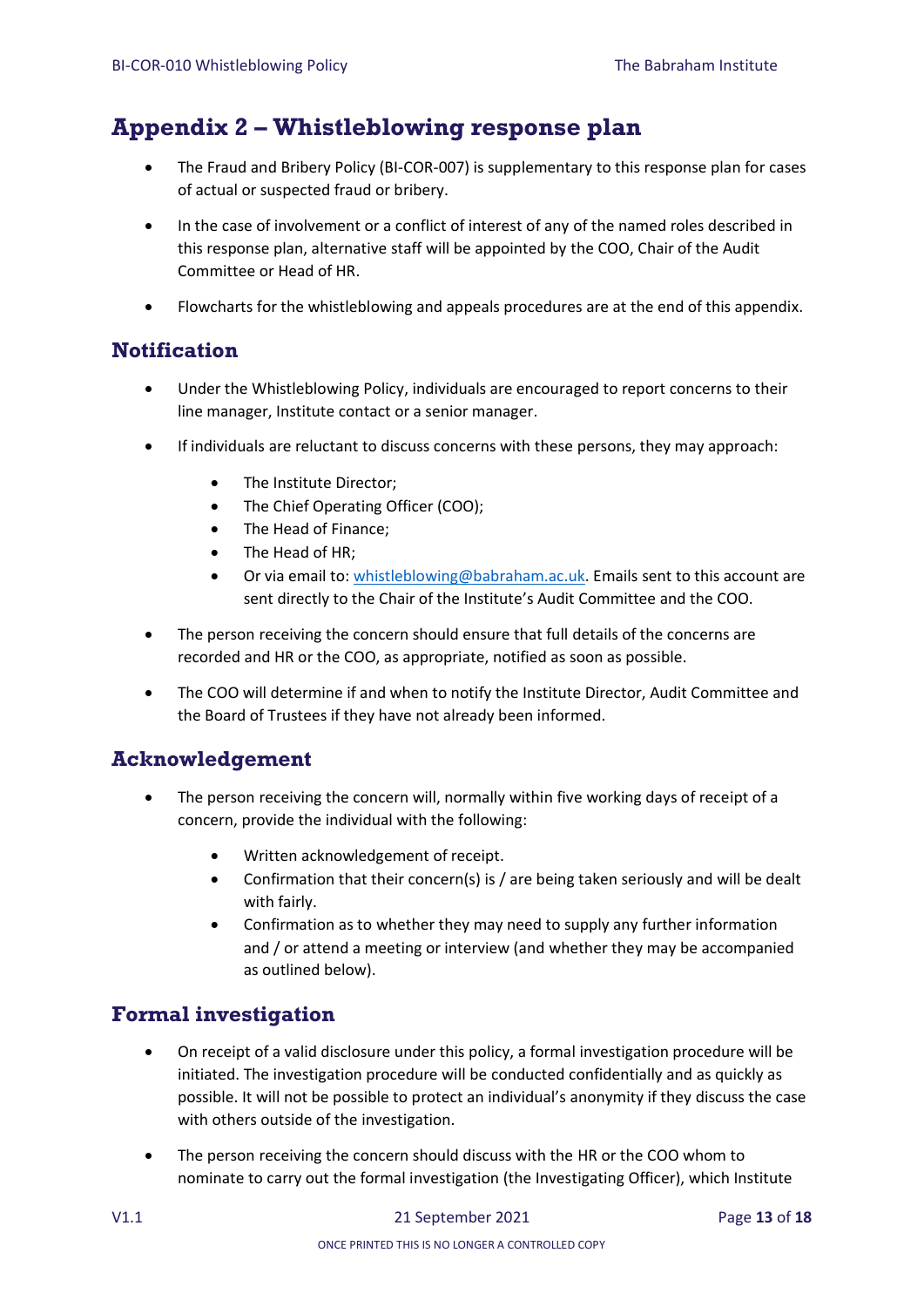policies may need to be considered (e.g., Fraud & Bribery Policy [BI-COR-007], Research Misconduct Policy [BI-RES-004], Safeguarding Policy [BI-HAS-003], Disciplinary Policy [BI-HR-005] etc.) and the format of the investigation.

- In most cases, the investigation will be carried out by a senior manager at the Institute (Investigating Officer). If the concerns involve, or may involve, a specific staff member or associate, the investigation will be dealt with by an Investigating Officer who is at least one pay band higher than the Respondent. There must be no actual or perceived conflict of interest for the Investigating Officer. If clashes with independence and impartiality exist (i.e., there is a personal or professional link with persons involved), the COO will preside. In some cases, an independent external person may be appointed to conduct the investigation.
- The Investigating Officer will meet with the individual as soon as possible to ascertain the details of their concern. A HR representative will be present at the meeting. The individual will be asked if they want to disclose their identity. It will not be possible to protect an individual's anonymity if they discuss the case with others outside the investigation. If the individual does not wish to make a written statement, the Investigating Officer will write a brief summary of the meeting. The individual will be given an opportunity to comment on the note, which should then be signed and agreed by both parties.
- As part of the investigation it will be necessary to establish facts and this may include interviewing other individuals involved in the case.
- Interviews with all relevant and affected individuals will be formally recorded in writing and witnessed by all persons present. All individuals may be accompanied by an employee or an appropriate representative agreed in advance.
- As all concerns are different, the Investigating Officer in consultation with HR and the COO will decide at which point in the investigation the Respondent (if applicable) is informed.
- All allegations and reports of concern against Institute staff will be investigated and dealt with in line with the Institute's Disciplinary Policy (BI-HR-005) with the rights of the individual reporting the concern protected. Similarly, if at any time the investigation reveals circumstances in which disciplinary action against one or more members of Institute staff would be appropriate, the Investigating Officer (in consultation with HR) will take the necessary procedural steps in line with the Institute's Disciplinary Policy (BI-HR-005).
- The Investigating Officer should take steps to ensure that any papers, computer files or other material that may be needed as evidence in the investigation are secured as early as possible.
- In some cases the Investigating Officer may refer the matter to the COO because the resolution of the concern does not rest within their authority. In particular, this may be the case where action against a non-staff member is justified but responsibility sits outside of the Institute. In some circumstances, it may be appropriate to refer the individual's concerns to an independent external person; they will take whatever steps are necessary to consider the case in the spirit of this policy and resolve the problem.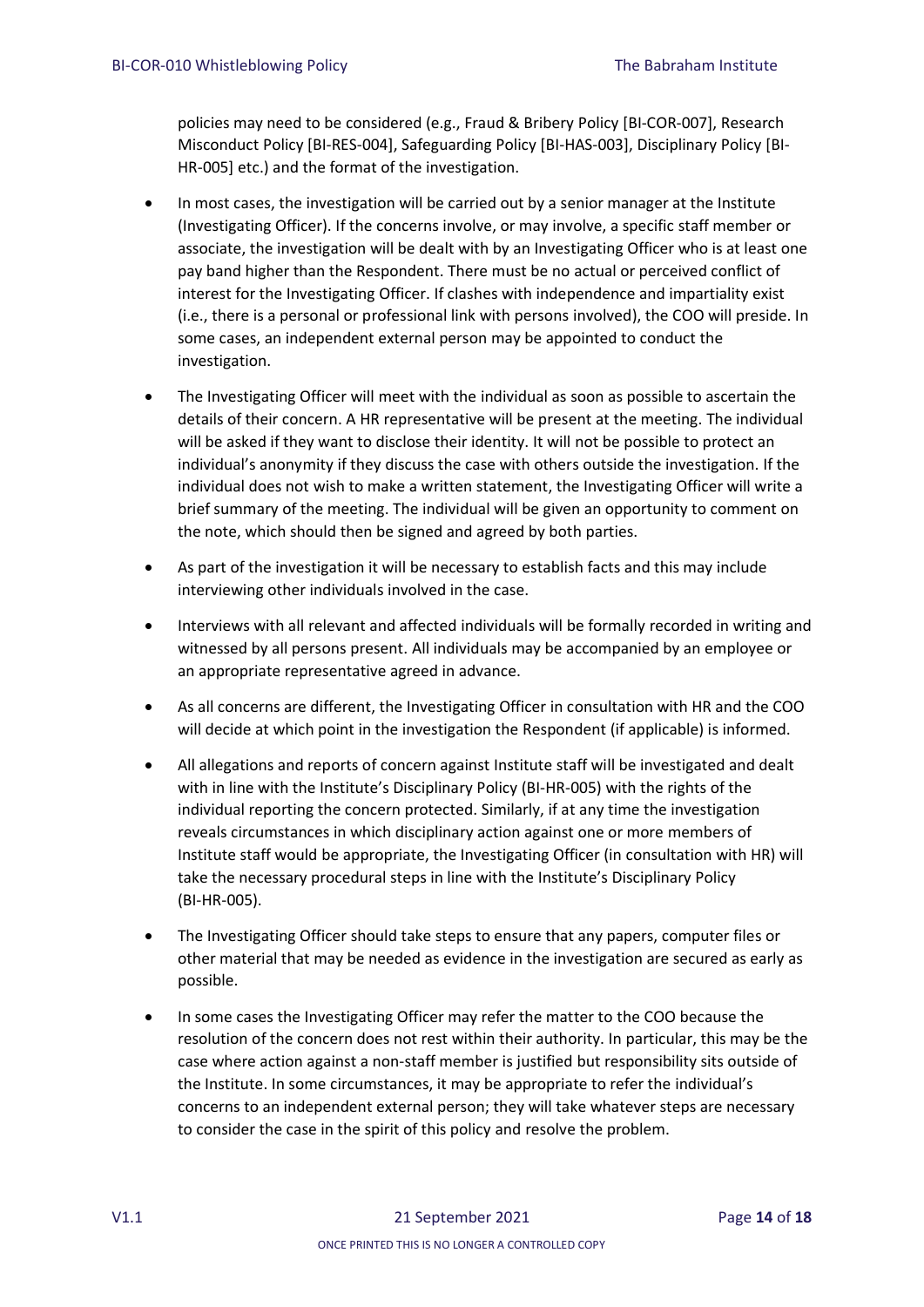• If at any stage of the investigation the Investigating Officer feels that the police should be involved, the Investigating Officer will contact the Head of HR and the COO. Any decision to notify the police will be made following discussion between COO, Head of HR and relevant Heads of Department, and with the agreement of the Institute Director. In particular, consideration will be given as to whether civil or criminal proceedings should be undertaken in order to protect the Institute's interests. Each case will be considered on its own particular merits in accordance with the expert advice obtained, with a view to considering the Institute's moral obligations and minimising losses (both monetary and otherwise) to the Institute.

#### <span id="page-14-0"></span>**Outcome**

- The Investigating Officer will produce a report as soon as reasonably practical on the circumstances of the allegation for consideration as part of the investigation. The report will recommend whether there is a case to answer. This will be sent to HR, together with all other relevant paperwork. The COO will determine if the Institute Director, Audit Committee and / or Board of Trustees need to be informed, if they are not already aware of the incident.
- The COO will review the report and decide whether there is a case to answer. This may result in activation of other policies, e.g., the Institute's Disciplinary Policy (BI-HR-005), in which case a disciplinary hearing will be convened.
- The investing officer or COO (supported by HR) will provide feedback to the individuals involved (e.g., the Whistleblower, Respondent, etc.) on the outcome of any investigation as soon as reasonably practical and normally within 10 working days of its conclusion. This should include details of the Appeals process and a contact to initiate this. The Institute may not be able to provide full details due to confidentiality in relation to the other people involved or due to legal constraints, in which case this will be explained to the individual. Similarly, the outcome of any Appeal will be appropriately notified to the individual.
- The COO, in conjunction with the Institute's Communications Manager, will be responsible for dealing with any enquiries from the press and other media.
- At the end of any investigation, whether internal or external (and whether the allegation is proven or not), consideration must be given to the following:
	- A thorough review of internal controls within the area of concern.
	- Making changes to standard operating procedures and Institute policies if appropriate.
	- The effectiveness of similar controls in other parts of the organisation.
	- An appropriate notification to the wider Institute raising any areas which would benefit from a greater degree of internal review.
	- The requirement to notify internal or external auditors of the incident.
	- Lessons learnt. Following all investigations a lessons learnt report will be produced based on the circumstances and conclusion of the case. Any conclusions in respect of weaknesses in systems will be shared and implemented where appropriate.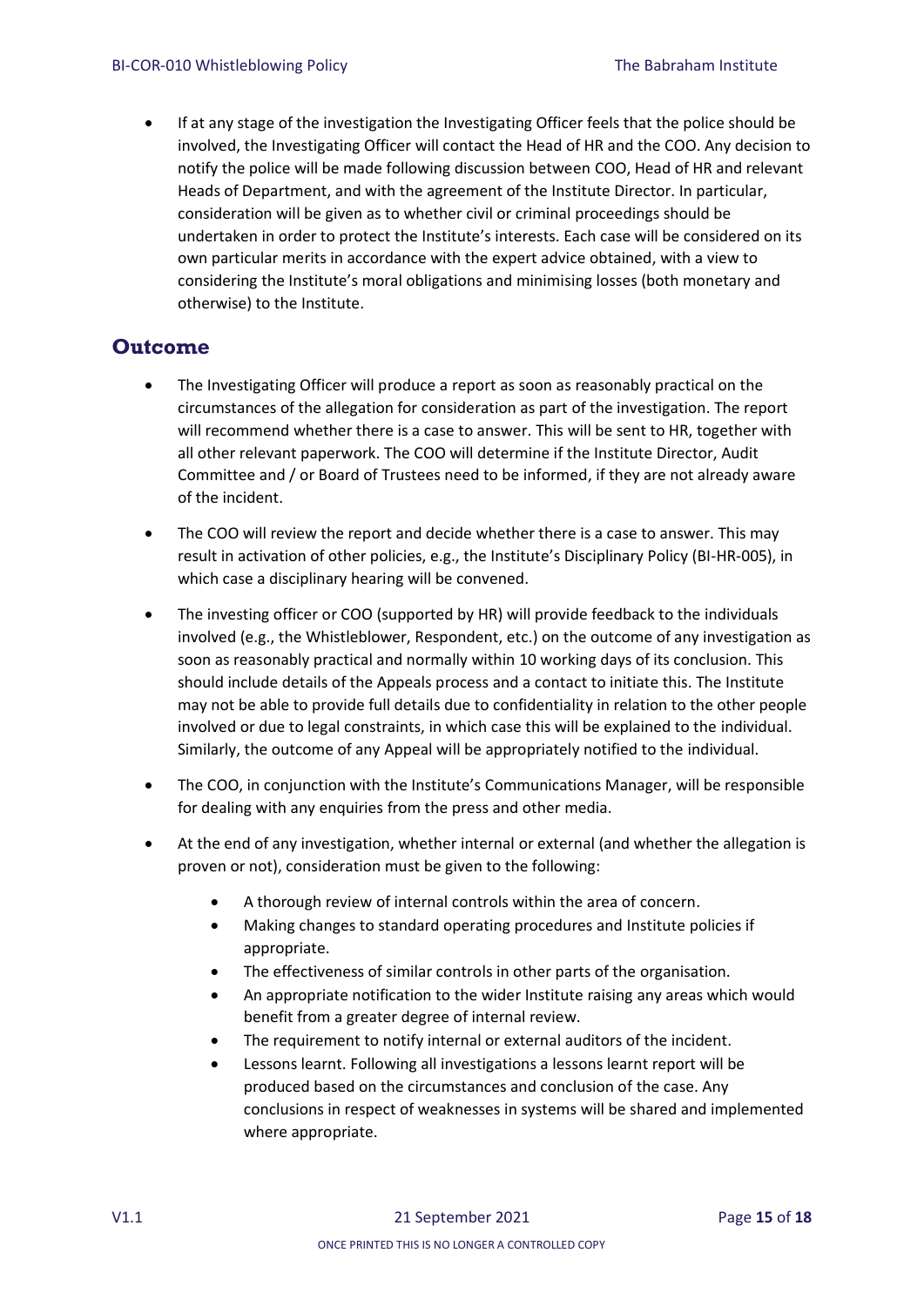In all review processes, the identity of those involved should be protected. If it is necessary to reveal an individual's identity, this will be discussed with them at the earliest possible opportunity.

## <span id="page-15-0"></span>**Appeals**

- All those involved (e.g., the individual who raised the concern, Respondent, etc.) have the right to appeal against the outcome of the original investigation. The purpose of the appeal is to review the outcome of the original investigation and the basis upon which the original decision was made.
- The appeal should indicate the full grounds upon which it is made and must be sent in writing within seven working days of receipt of the decision letter. Details of the person to whom the appeal should be sent will be included in the decision letter.
- The Respondent or the individual who raised the concern can submit new evidence or information that they consider relevant to the appeal, raise procedural issues, or comment on those matters they believe have received insufficient consideration. They should enclose copies of any new documentation to support their case.
- The appeal will be heard by a person who has had no previous involvement in the case. In exceptional cases the appeal may be heard by an independent person outside of the Institute. The person hearing the appeal will be accompanied by an HR professional. Individuals may be accompanied by an employee or an appropriate representative agreed in advance. A note of the meeting will be taken. Those interviewed will have the opportunity to comment but this will not delay a decision. Any disagreements will be recorded.
- The person hearing the appeal will notify their decision to all relevant people, in writing, normally within ten working days.
- The possible outcomes are as follows:
	- Uphold the current decision, i.e., confirm the outcome of the original investigation, thereby rejecting the appeal.
	- Amend the current decision, i.e., substitute an alternative form of action. The decision could be changed in some way, e.g., any actions required might be redefined in some way.
	- Overturn the current decision, i.e., set aside the original decision, thereby upholding the individual's appeal.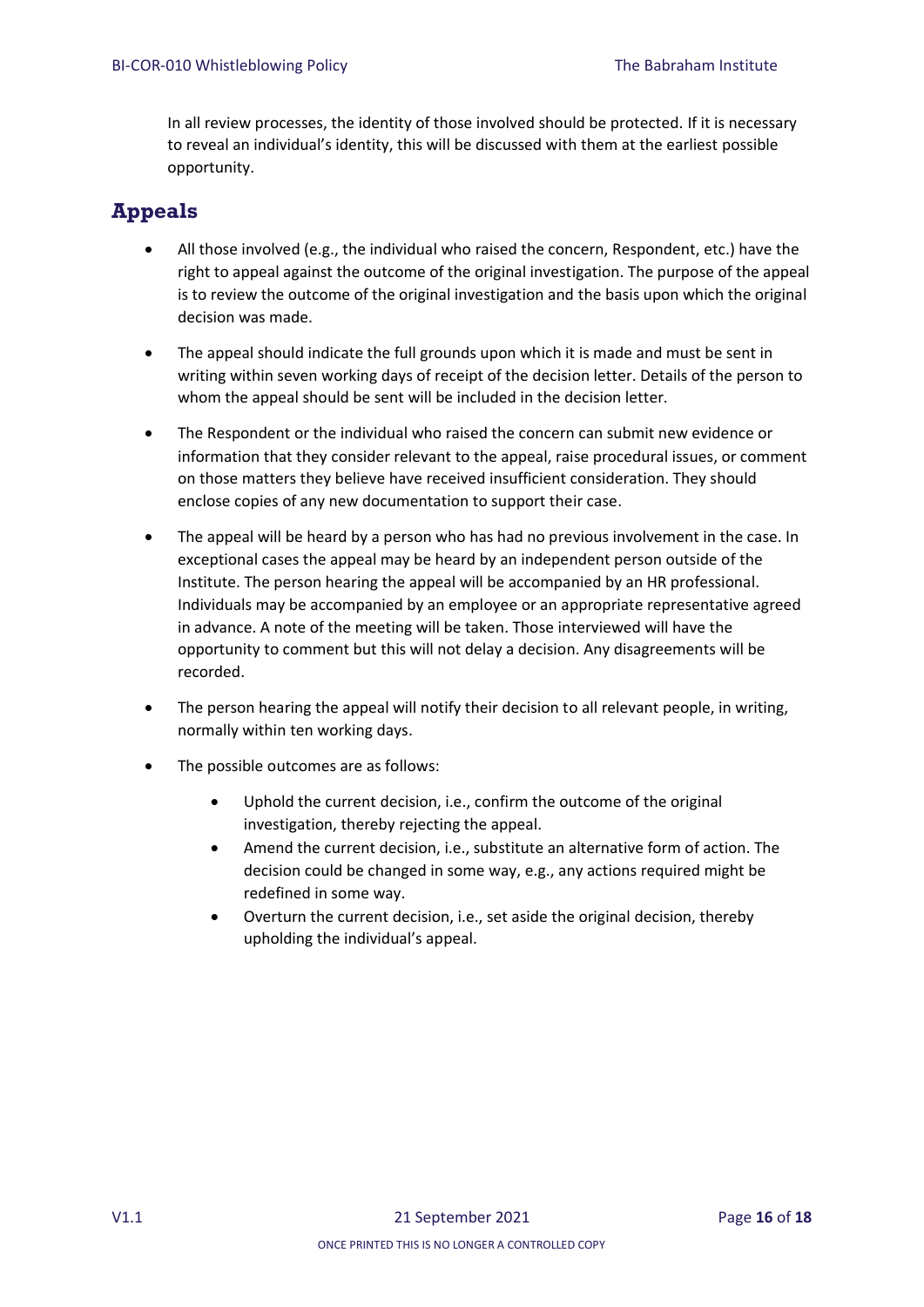#### BI-COR-010 Whistleblowing Policy The Babraham Institute

Notification



**Outcome** 

**Outcome** 

ONCE PRINTED THIS IS NO LONGER A CONTROLLED COPY